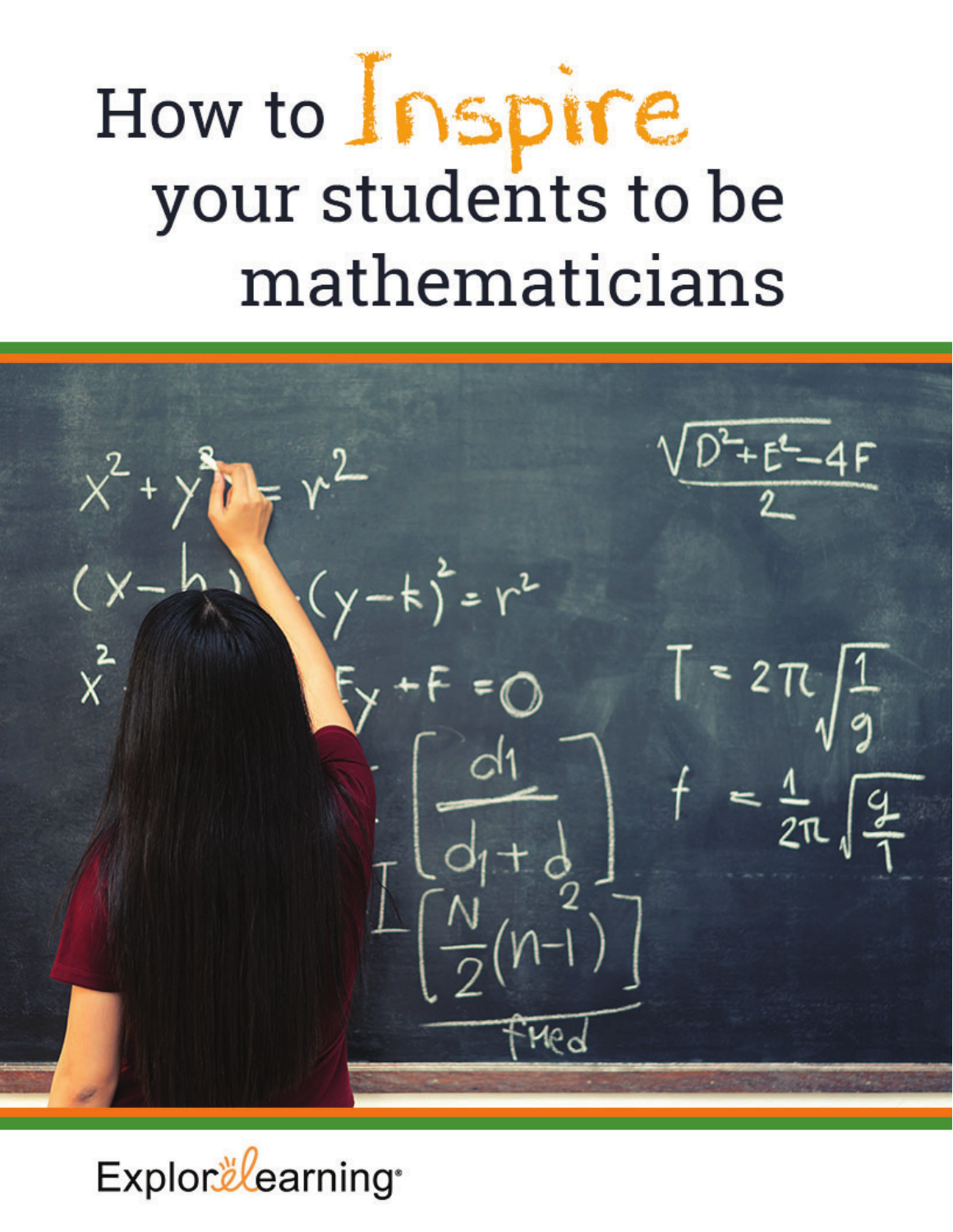## **Inspiring students to become mathematicians**

If you ask a class of students "who loves math," you rarely get a positive response. Why? Much has been made of "fi xed"versus "growth" mindsets, and "I can't do/don't understand math" is one of the most common examples of a fixed mindset. Whether it's from unpleasant educational experiences, lack of confidence or encouragement, or something deeply ingrained ("girls can't do math"), overcoming that mindset can be challenging for both students and teachers.



**The necessity in overcoming that mindset, wherever it comes from, is very real. To meet the nation's STEM goals we need to get students interested in math interested enough to consider a career in mathematics. So how can you do that?**

One way is to ground math in the "real world," by making the connection between the math they learn in school and the math that's all around us.

#### **And it is all around us**

2+2=4. Yes, it does, whether we're talking apples, dollars, or just some ephemeral notions called "two" and "four."

Showing students real-life math applications can help them appreciate how prevalent math is in our lives, and how, whether they know it or not, they already use it daily. It also impresses upon them the need to have at least a basic understanding of mathematics, no matter what paths their lives take. Show kids that without math you can't buy a new phone, run a 5k, build a shelf, or bake a cake.

Help students understand that spatial relationships are math as well. Studies have shown that learning to identify shapes and working with puzzles increase spatial understanding and achievement in math, especially geometry—and has [recently been shown](https://news.uchicago.edu/story/learning-about-spatial-relationships-boosts-understanding-numbers) to increase growth in number line knowledge.

There is even "mathematics" in music. Counting, rhythm, scales, intervals … all utilize the "logic" of mathematics. The [American Mathematical Society](http://www.ams.org/publicoutreach/math-and-music) has significant resources that elaborate on the connections between music andmathematics. Many mathematicians have also been accomplished musicians, and vice versa. Einstein played the violin and piano, while Brian May from the rock band Queen studied math and physics, and has a Ph.D. in astrophysics. The "Garfunkel" half of Simon and Garfunkel, Art, has a Master's in mathematics.

Despite being born to poor, illiterate parents who were not even able to write down the date of his birth, Carl Gauss made enormous contributions to the fields of number theory, algebra, statistics, differential geometry, astronomy, and more. When he was eight, he figured out how to add up all the numbers from 1 to 100 (there's a fun game right there), and made the first of his ground-breaking mathematical discoveries when he was still a teenager.



**Show movies like "Hidden Figures" and "October Sky," and discuss music and**  historical figures like Gauss to show that math isn't just the purview of middle-aged men laboring away in **stodgy offi ces and to show what effect math has on all of our lives.**